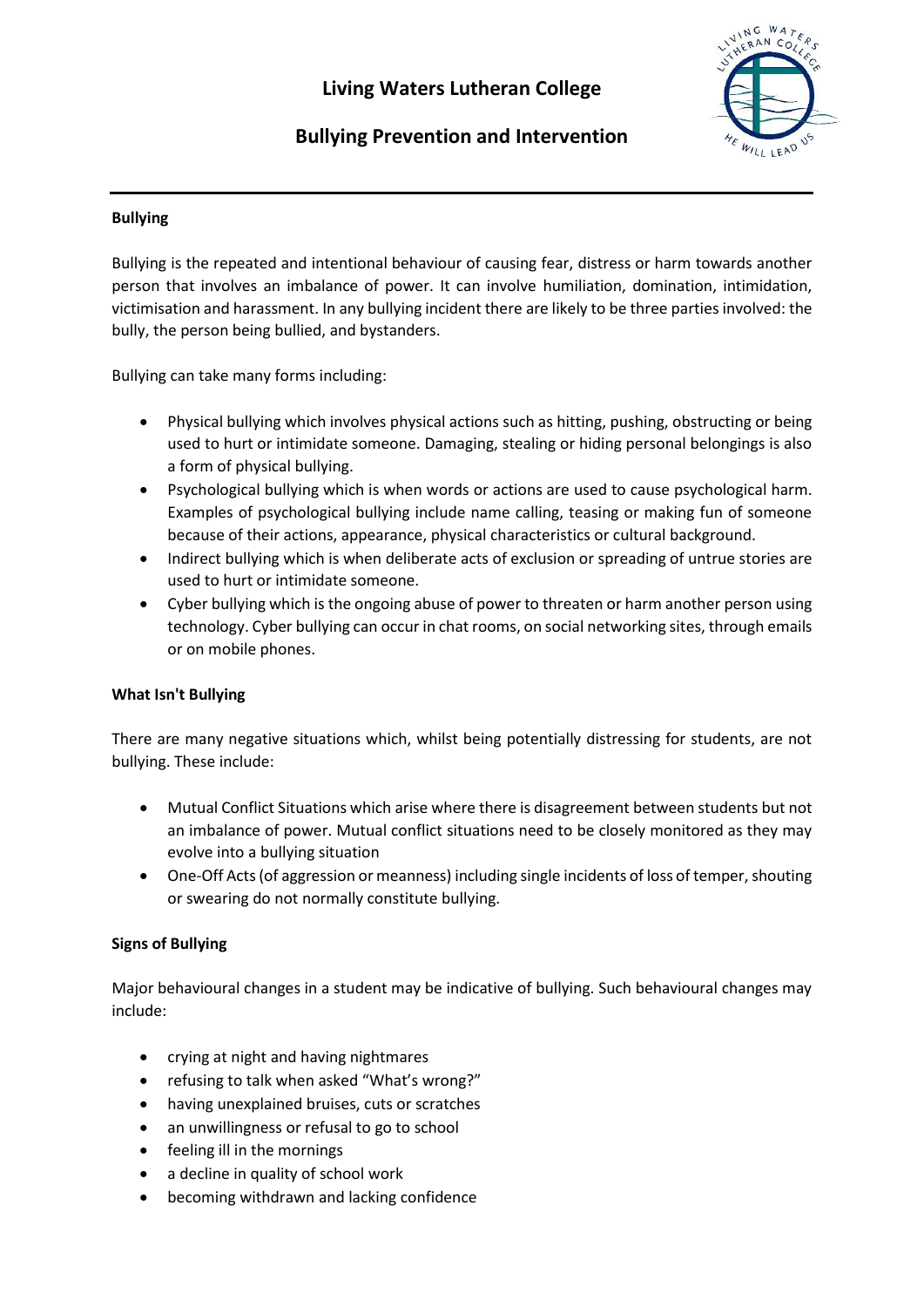- beginning to bully siblings
- acting unreasonably.

Parents/guardians are encouraged to recognise signs of bullying and notify the College through a trusted staff member immediately (such as a class teacher or College Student and Family Counsellor), if they suspect their child is a victim of bullying.

## **Living Waters Lutheran College Policy**

Living Waters Lutheran College recognises its duty to students to provide a safe and positive learning environment where individual differences and diversity within the College is respected and accepted.

## **Bullying is not tolerated at Living Waters Lutheran College.**

It is our policy that:

- bullying be managed through a 'whole-of-College community' approach involving students, staff and parents/guardians
- bullying prevention strategies be implemented within the College on a continuous basis with a focus on teaching age-appropriate skills and strategies to empower staff, students and parents/guardians to recognise bullying and respond appropriately
- bullying response strategies be tailored to the circumstances of each incident
- staff establish positive role models emphasising our no-bullying culture
- bullying prevention and intervention strategies are reviewed on an annual basis against best practice.

### **Bullying Prevention Strategies**

Living Waters Lutheran College recognises that the implementation of whole-College prevention strategies is the most effective way of eliminating, or at least minimising incidents of bullying within our community.

The following initiatives form part of our overall bullying prevention strategy and our strategy to create a 'no-bullying' culture within the College:

- a structured curriculum and peer group support system, that provides age-appropriate information and skills relating to bullying (including cyber bullying) and bullying prevention, to students over the course of the academic year
- education, training and professional development of staff in bullying prevention and response strategies
- regular provision of information to parents/guardians, to raise awareness of bullying as a College community issue to equip them to recognise signs of bullying, as well as to provide them with clear paths for raising any concerns they may have relating to bullying directly with the College
- promotion of a supportive environment that encourages the development of positive relationships and communication between staff, students and parents/guardians
- promotion of responsible bystander behaviour amongst students, staff and parents/guardians
- reporting of incidents of alleged bullying by students, bystanders, parents/guardians and staff are encouraged, and made easy through the establishment of multiple reporting channels (as specified below)
- regular risk assessments of bullying within the College are undertaken by surveying students to identify bullying issues that may ordinarily go unnoticed by staff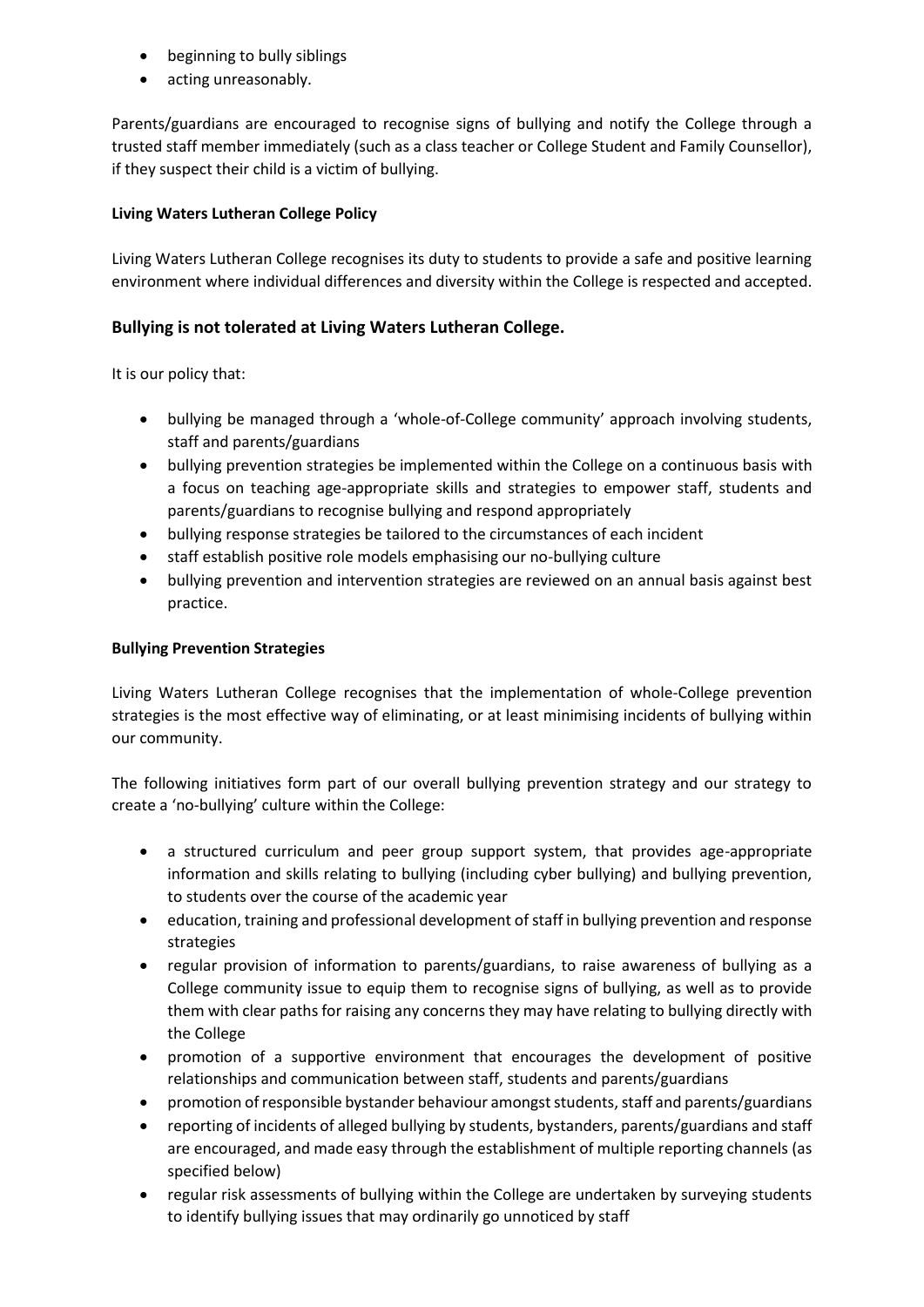- records of reported bullying incidents are maintained and analysed, in order to identify persistent bullies and/or victims and to implement targeted prevention strategies where appropriate
- statements supporting bullying prevention are included in students' College diaries
- education of staff, students and parents/guardians on health conditions to promote understanding and to reduce stigma and fear
- anti-bullying posters are displayed strategically within the College
- promotion of student awareness and a 'no-bullying' environment by participating in events such as the National Day of Action Against Bullying and Violence.

### **Reporting Bullying**

Students and their parents/guardians are sometimes reluctant to pursue bullying incidents, for fear that it will only make matters worse.

A key part of the College's bullying prevention and intervention strategy is to encourage reporting of bullying incidents as well as providing assurance to students who experience bullying (and parents/guardians) that:

- bullying is not tolerated within the College
- their concerns will be taken seriously
- the College has a clear strategy for dealing with bullying issues.

Bullying incidents can be advised to the College verbally (or in writing) through any of the following avenues:

- informing a trusted teacher or staff member
- informing the College Student and Family Counsellor
- informing a student's year co-ordinator or head
- informing the Head of School or the Principal.

#### **Responding to Bullying**

Bullying behaviours vary enormously in their extent and intent and, as a consequence, each incident needs to be dealt with on its facts.

In all circumstances the College:

- takes bullying incidents seriously
- provides assurance to the victim that they are not at fault and their confidentiality will be respected
- takes time to properly investigate the facts including discussing the incident with the victim, the bully and any bystanders
- takes time to understand any concerns of individuals involved
- maintains records of reported bullying incidents
- will escalate its response when dealing with persistent bullies and/or severe incidents.

Actions that may be taken when responding to bullying include:

- The "Method of Shared Concern" Approach (Pikas)
- The "No Blame" Approach (Maines & Robinson)